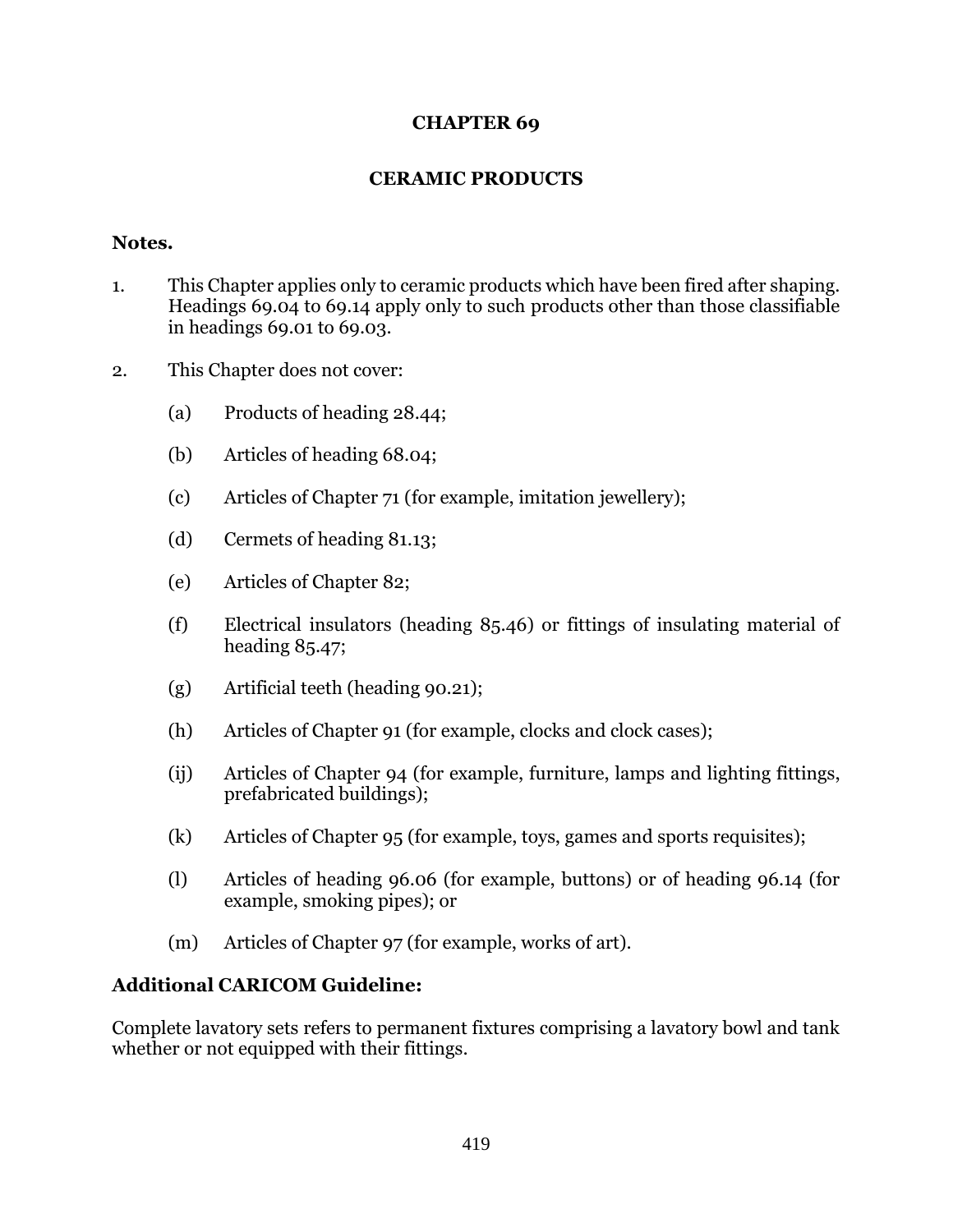| <b>HS</b> | <b>CET</b> | PR1 | <b>DESCRIPTION OF GOODS</b>                                                                                                                                                                                                         | <b>DUTY</b><br><b>RATE</b> | <b>UNIT</b> | <b>SITC</b><br><b>REV4</b> |
|-----------|------------|-----|-------------------------------------------------------------------------------------------------------------------------------------------------------------------------------------------------------------------------------------|----------------------------|-------------|----------------------------|
|           |            |     | <b>I - GOODS OF SILICEOUS FOSSIL MEALS</b><br>OR OF SIMILAR SILICEOUS EARTHS, AND<br><b>REFRACTORY GOODS</b>                                                                                                                        |                            |             |                            |
| 6901.00   | 00         |     | Bricks, blocks, tiles and other ceramic goods of<br>siliceous fossil meals (for example, kieselguhr,<br>tripolite or diatomite) or of similar siliceous<br>earths.                                                                  | 5%                         | kg          | 662.31                     |
| 69.02     |            |     | Refractory bricks, blocks, tiles and similar<br>refractory ceramic constructional goods, other<br>than those of siliceous fossil meals or similar<br>siliceous earths.                                                              |                            |             |                            |
| 6902.10   |            |     | - Containing by weight, singly or together, more than<br>50% of the elements Mg, Ca or Cr, expressed as<br>MgO, CaO or Cr203:                                                                                                       |                            |             |                            |
| 6902.10   | 10         |     | - - - Refractory bricks                                                                                                                                                                                                             | 5%                         | kg          | 662.321                    |
| 6902.10   | 90         |     | $--$ Other                                                                                                                                                                                                                          | 5%                         | kg          | 662.322                    |
| 6902.20   | 00         |     | - Containing by weight more than 50% of alumina<br>$(A12O3)$ , of silica $(SiO2)$ or of a mixture or<br>compound of these products:                                                                                                 |                            |             |                            |
| 6902.20   | 10         |     | - - - Refractory bricks                                                                                                                                                                                                             | 5%                         | kg          | 662.323                    |
| 6902.20   | 90         |     | $--$ Other                                                                                                                                                                                                                          | 5%                         | kg          | 662.324                    |
| 6902.90   | $00\,$     |     | - Other                                                                                                                                                                                                                             | 5%                         | kg          | 662.329                    |
| 69.03     |            |     | Other refractory ceramic goods (for example,<br>retorts, crucibles, muffles, nozzles, plugs,<br>supports, cupels, tubes, pipes, sheaths and rods),<br>other than those of siliceous fossil meals or of<br>similar siliceous earths. |                            |             |                            |
| 6903.10   | 00         |     | - Containing by weight more than 50% of graphite or<br>other carbon or of a mixture of these products                                                                                                                               | 5%                         | kg          | 663.71                     |
| 6903.20   | $00\,$     |     | - Containing by weight more than 50% of alumina<br>(A12O3) or of a mixture or compound of alumina<br>and of silica (SiO2)                                                                                                           | 5%                         | kg          | 663.72                     |
| 6903.90   | 00         |     | - Other                                                                                                                                                                                                                             | 5%                         | kg          | 663.79                     |
|           |            |     | <b>II - OTHER CERAMIC PRODUCTS</b>                                                                                                                                                                                                  |                            |             |                            |
| 69.04     |            |     | Ceramic building bricks, flooring blocks, support<br>or filler tiles and the like.                                                                                                                                                  |                            |             |                            |
| 6904.10   | 00         |     | - Building bricks                                                                                                                                                                                                                   | 15%                        | kg          | 662.411                    |
| 6904.90   | 00         |     | - Other:                                                                                                                                                                                                                            |                            |             |                            |
| 6904.90   | 10         |     | $---$ Tiles                                                                                                                                                                                                                         | 15%                        | kg          | 662.412                    |
| 6904.90   | 90         |     | $--$ Other                                                                                                                                                                                                                          | 15%                        | kg          | 662.419                    |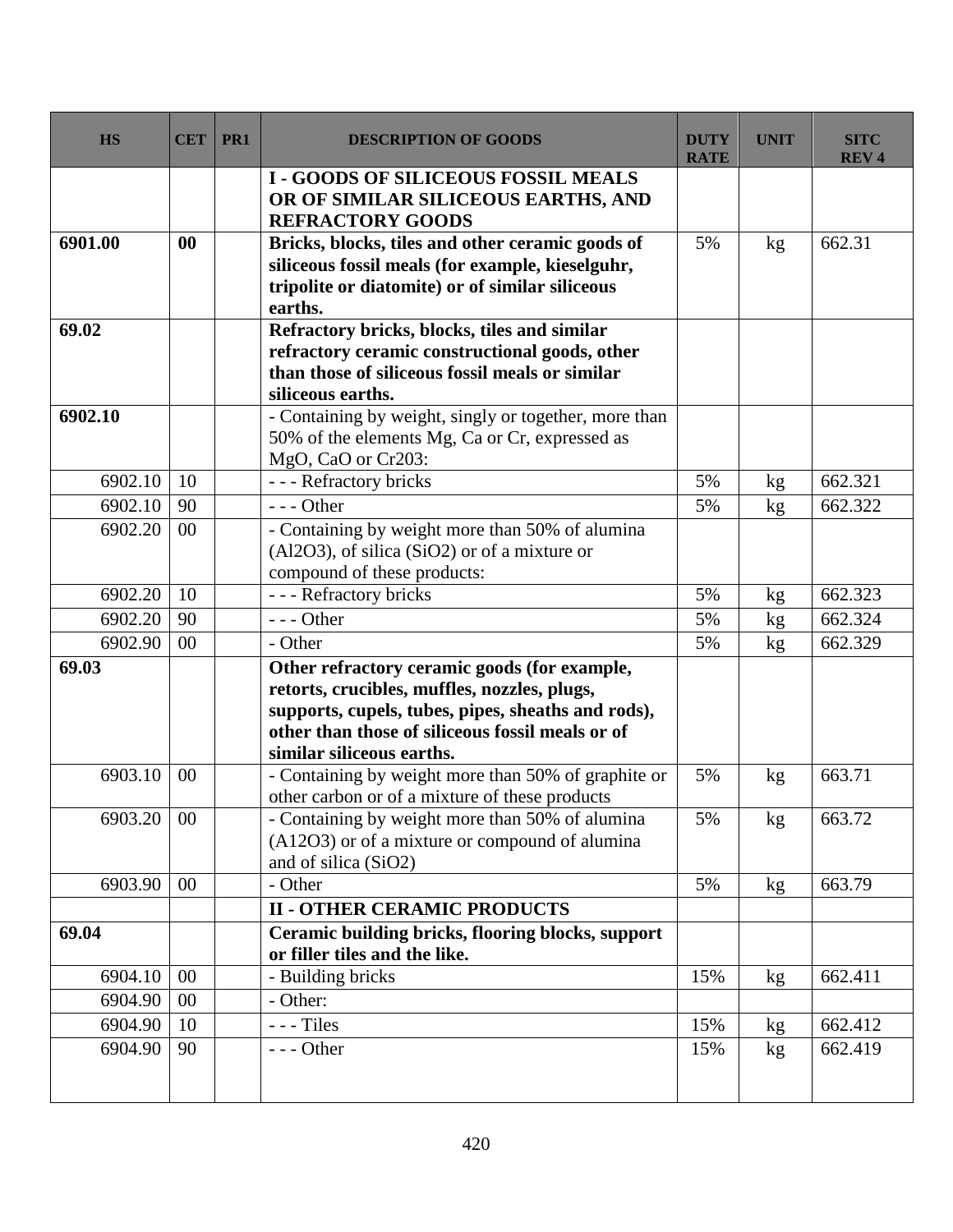| <b>HS</b> | <b>CET</b> | PR1 | <b>DESCRIPTION OF GOODS</b>                                                                                                                                                                                                                             | <b>DUTY</b><br><b>RATE</b> | <b>UNIT</b> | <b>SITC</b><br><b>REV4</b> |
|-----------|------------|-----|---------------------------------------------------------------------------------------------------------------------------------------------------------------------------------------------------------------------------------------------------------|----------------------------|-------------|----------------------------|
| 69.05     |            |     | Roofing tiles, chimney-pots, cowls, chimney liners,<br>architectural ornaments and other ceramic<br>constructional goods.                                                                                                                               |                            |             |                            |
| 6905.10   | 00         |     | - Roofing tiles                                                                                                                                                                                                                                         | 15%                        | kg          | 662.421                    |
| 6905.90   | 00         |     | - Other                                                                                                                                                                                                                                                 | 15%                        | kg          | 662.429                    |
| 6906.00   | $\bf{00}$  |     | Ceramic pipes, conduits, guttering and pipe<br>fittings.                                                                                                                                                                                                | 15%                        | kg          | 662.43                     |
| 69.07     |            |     | Ceramic flags and paving, hearth or wall tiles;<br>ceramic mosaic cubes and the like, whether or not<br>on a backing; finishing ceramics.                                                                                                               |                            |             |                            |
| 6907.20   | 00         |     | - Flags and paving, hearth or wall tiles, other than<br>those of subheadings 6907.30 and 6907.40:                                                                                                                                                       |                            |             |                            |
| 6907.21   | 00         |     | - - Of a water absorption coefficient by weight not<br>exceeding 0.5%                                                                                                                                                                                   | 5%                         | $kg\&m2$    | 662.451                    |
| 6907.22   | 00         |     | - - Of a water absorption coefficient by weight<br>exceeding 0.5% but not exceeding 10%:                                                                                                                                                                |                            |             |                            |
| 6907.22   | 10         |     | - - - Clay tiles                                                                                                                                                                                                                                        | 5%                         |             | 662.452                    |
| 6907.22   | 90         |     | --- Other tiles                                                                                                                                                                                                                                         | 5%                         |             | 662.453                    |
| 6907.23   | 00         |     | - - Of a water absorption coefficient by weight<br>exceeding 10%:                                                                                                                                                                                       |                            |             |                            |
| 6907.23   | 10         |     | - - - Clay tiles                                                                                                                                                                                                                                        | 5%                         |             | 662.454                    |
| 6907.23   | 90         |     | - - - Other tiles                                                                                                                                                                                                                                       | 5%                         |             | 662.455                    |
| 6907.30   | 00         |     | - Mosaic cubes and the like, other than those of<br>subheading 6907.40                                                                                                                                                                                  | 5%                         | kg&u        | 662.456                    |
| 6907.40   | 00         |     | - Finishing ceramics                                                                                                                                                                                                                                    | 5%                         | kg&u        | 662.457                    |
| 69.08     |            |     | [Deleted]                                                                                                                                                                                                                                               |                            |             |                            |
| 69.09     |            |     | Ceramic wares for laboratory, chemical or other<br>technical uses; ceramic troughs, tubs and similar<br>receptacles of a kind used in agriculture; ceramic<br>pots, jars and similar articles of a kind used for<br>the conveyance or packing of goods. |                            |             |                            |
| 6909.10   | $00\,$     |     | - Ceramic wares for laboratory, chemical or other<br>technical uses:                                                                                                                                                                                    |                            |             |                            |
| 6909.11   | 00         |     | - - Of porcelain or china                                                                                                                                                                                                                               | Free                       | kg          | 663.911                    |
| 6909.12   | 00         |     | - - Articles having a hardness equivalent to 9 or more<br>on the Mohs scale                                                                                                                                                                             | Free                       | kg          | 663.912                    |
| 6909.19   | 00         |     | - - Other                                                                                                                                                                                                                                               | Free                       | kg          | 663.913                    |
| 6909.90   | 00         |     | - Other                                                                                                                                                                                                                                                 | Free                       | kg          | 663.919                    |
| 69.10     |            |     | Ceramic sinks, wash basins, wash basin pedestals,<br>baths, bidets, water closet pans, flushing cisterns,<br>urinals and similar sanitary fixtures.                                                                                                     |                            |             |                            |